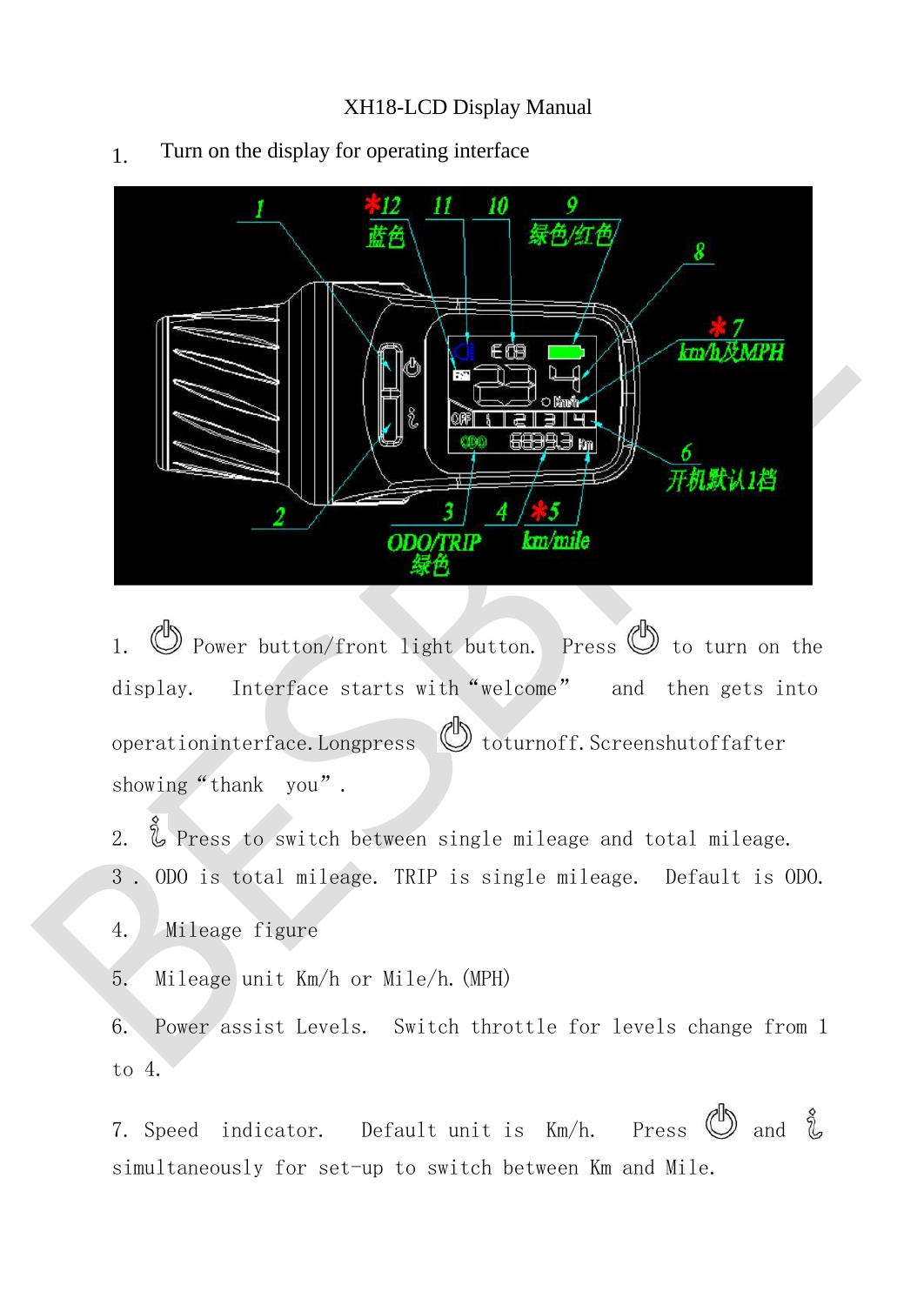8. Speed indicator figure.

9. Power indicator. Green color for normal and red color for power shortage.

10. Erro indicator. Erro code for specific malfunction. Red color

11. Front light indicator. Default is close. on/off front light.  $Press$   $\bullet$  to turn

12.Walk assisance (6km). Default is close. Turn throttle in-wards for 2 seconds to turn on Walk assistance function. Loose the throttle to close.

Note: Set-up to be done for \* items.



1. Enter set-up interface.